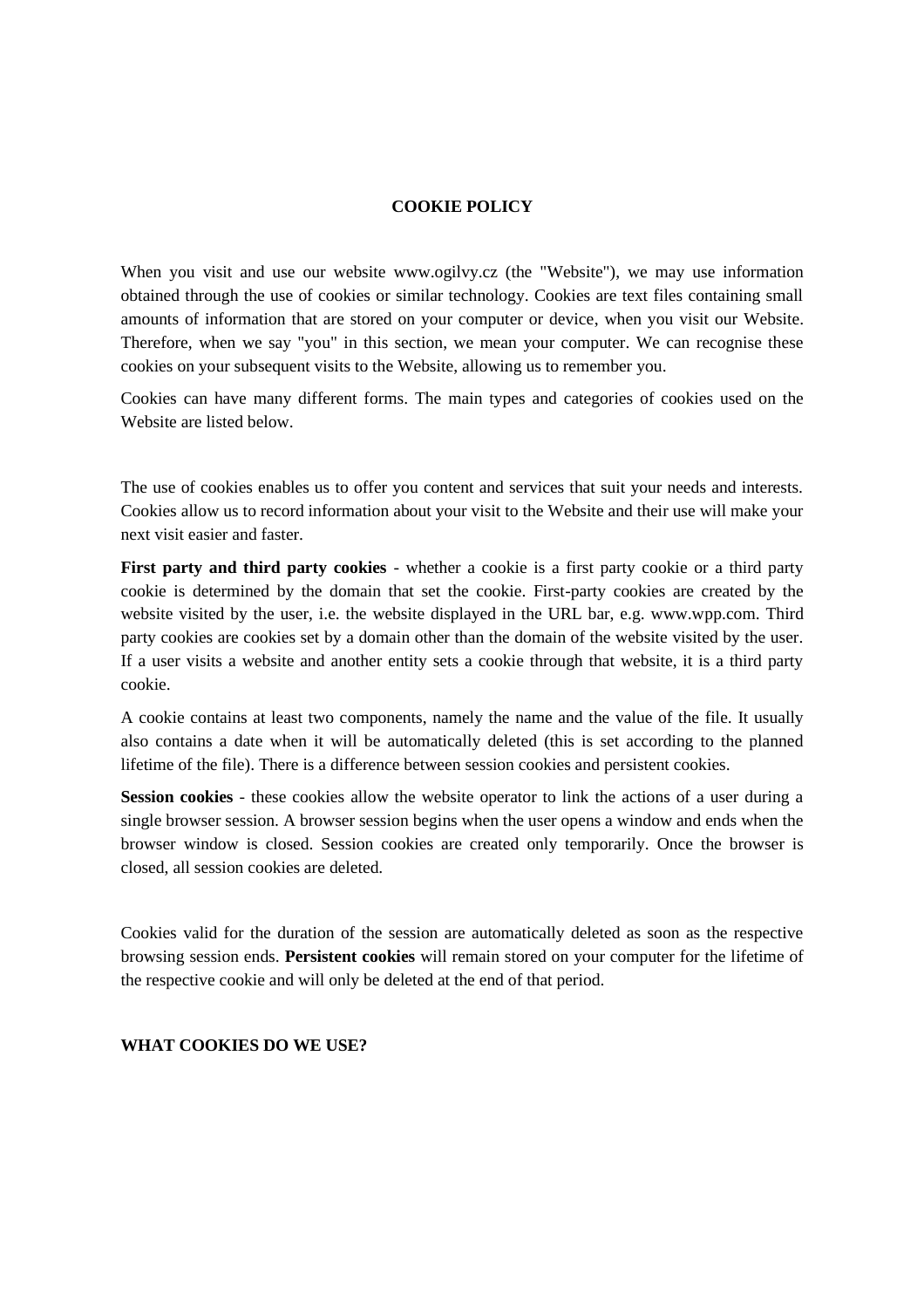Ogilvy, s.r.o., ID No.: 25120158, with registered office at Bubenská 1477/1, Holešovice, 170 00 Prague 7; registered in the Commercial Register maintained by the Municipal Court in Prague, file No. C. 51364, uses technical/functional, basic analytical and marketing cookies on the Website.

## **TECHNICAL/FUNCTIONAL COOKIES**

When you visit and use the Website for informational purposes only, *i.e.* unless you register or give us your consent, we only collect personal data that your browser transmits to our server, which is necessary in order to display the Website to you and to guarantee the stability and security of its use.

We are allowed to use the technical/functional cookies on the basis of legal regulations. Without them, we would not be able to provide our services to you.

# **BASIC ANALYTICAL COOKIES**

These cookies are used to improve the functioning of the Website. They allow us to recognise and track the number of visitors and to monitor how visitors use the Website. They help us to improve the way the Website works, for example by enabling users to easily find what they are looking for. These cookies do not collect personally identifiable information.

We use these tools to analyse and regularly improve the functionality of our Website. We may use the statistics obtained to improve the user experience and to make your visit to the Website more interesting for you as a user.

Google Analytics:

\_gat: retention time 1 minute

\_ga: retention period 2 years.

\_gid: period of 24 hours.

| Name | Value                       | Domain     | Path Expires / Max-Age   | Size |
|------|-----------------------------|------------|--------------------------|------|
| gat  |                             | .ogilvy.cz | 2022-02-23T12:18:58.000Z |      |
| gid  | GA1.2.989150720.1645617891  | .ogilvy.cz | 2022-02-24T12:18:19.000Z |      |
| ga   | GA1.2.1216033612.1645617891 | .ogilvv.cz | 2024-02-23T12:18:19.000Z |      |

# **MARKETING COOKIES**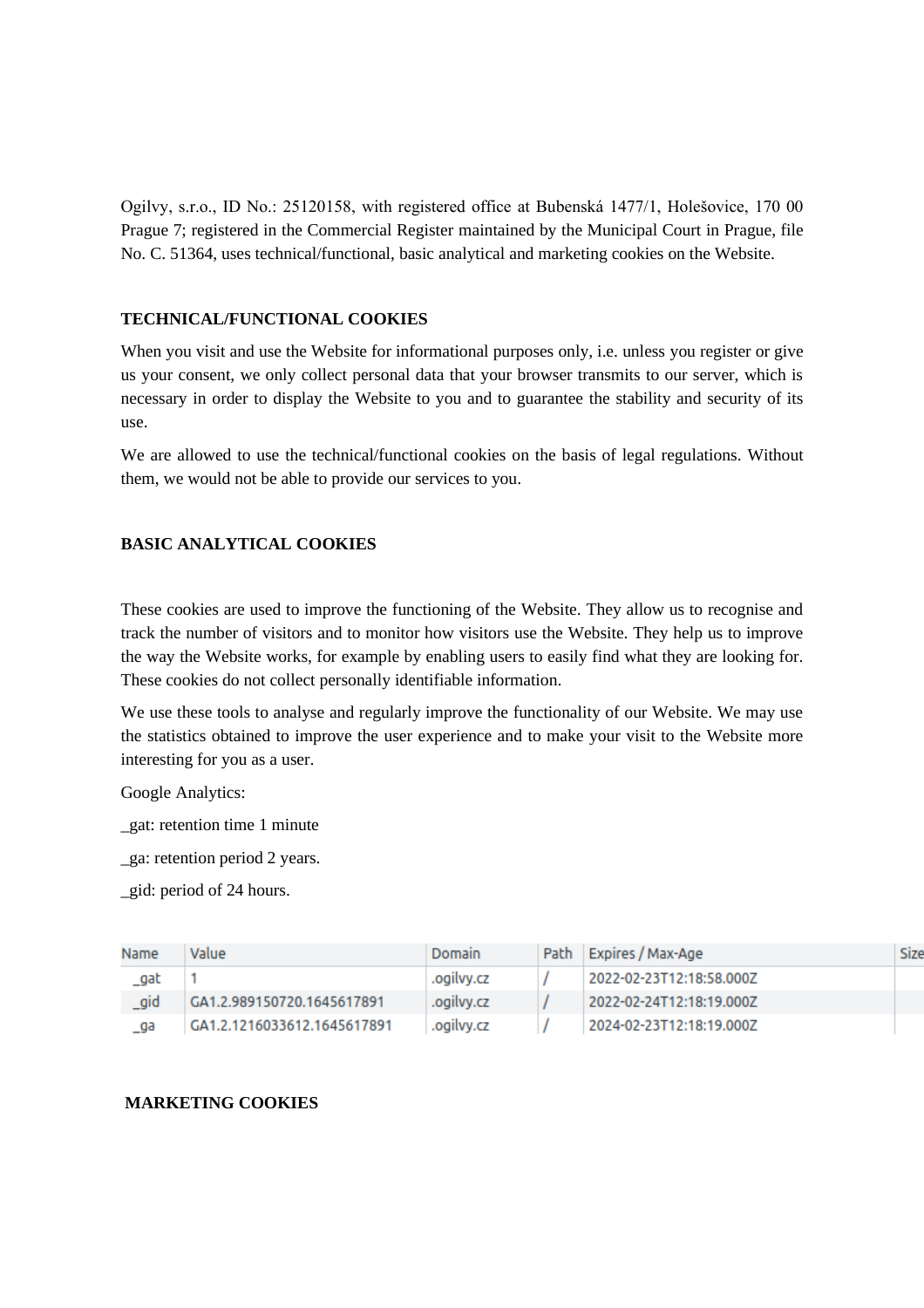These are used to track the preferences of the Website user for the purpose of an advertising targeting, i.e. displaying marketing and advertising messages (including on third party sites) in accordance with these preferences.

Marketing cookies use tools from external companies. We use the following marketing tools on our Website:

Facebook pixel cookie: fbp: retention period 3 months

| Name | Value                            | Domain     | Path Expires / Max-Age   | Size | Secure | SameS | Same | Partiti | Prior  |
|------|----------------------------------|------------|--------------------------|------|--------|-------|------|---------|--------|
| fbp  | 1645618729448.1296576439<br>Fb.1 | .ogilvy.cz | 2022-05-24T12:18:49.000Z |      |        | Lda   |      |         | Medium |

## **HOW CAN YOU SET THE COOKIES?**

We use analytical and marketing cookies based on your consent. It is up to you whether you accept cookies and other similar technologies. You can either do this by selecting the "Accept All" button, or you can set your cookie consents according to your own preferences and needs by providing your consents in the Cookie Settings.

However, if you do not allow us to use basic (functional) cookies, some features of the Website may not function as they should.

## **DATA RECIPIENTS**

As part of our business, Ogilvy, s.r.o. works with partners who help us to carry out processing purposes, such as evaluating website and advertising performance and/or delivering tailored offers to you. All data recipients are described below:

**Facebook Ireland ltd**, Registration number: 462932, Registered office: 4 Grand Canal Square, Grand Canal Harbour, Dublin 2

PLATFORM

#### **Facebook Ads**

A marketing platform that allows to display and target different types of advertising messages on Facebook and evaluate their success. In processing this data, Facebook Ireland ltd. acts as a Data Controller and may use this data for purposes within the scope of its independent activity.

**Google Ireland ltd**., Registration number: IE368047, Registered office: Gordon House Barrow Street Dublin 4, D04E5W5 Ireland

PLATFORM

**Google Analytics**